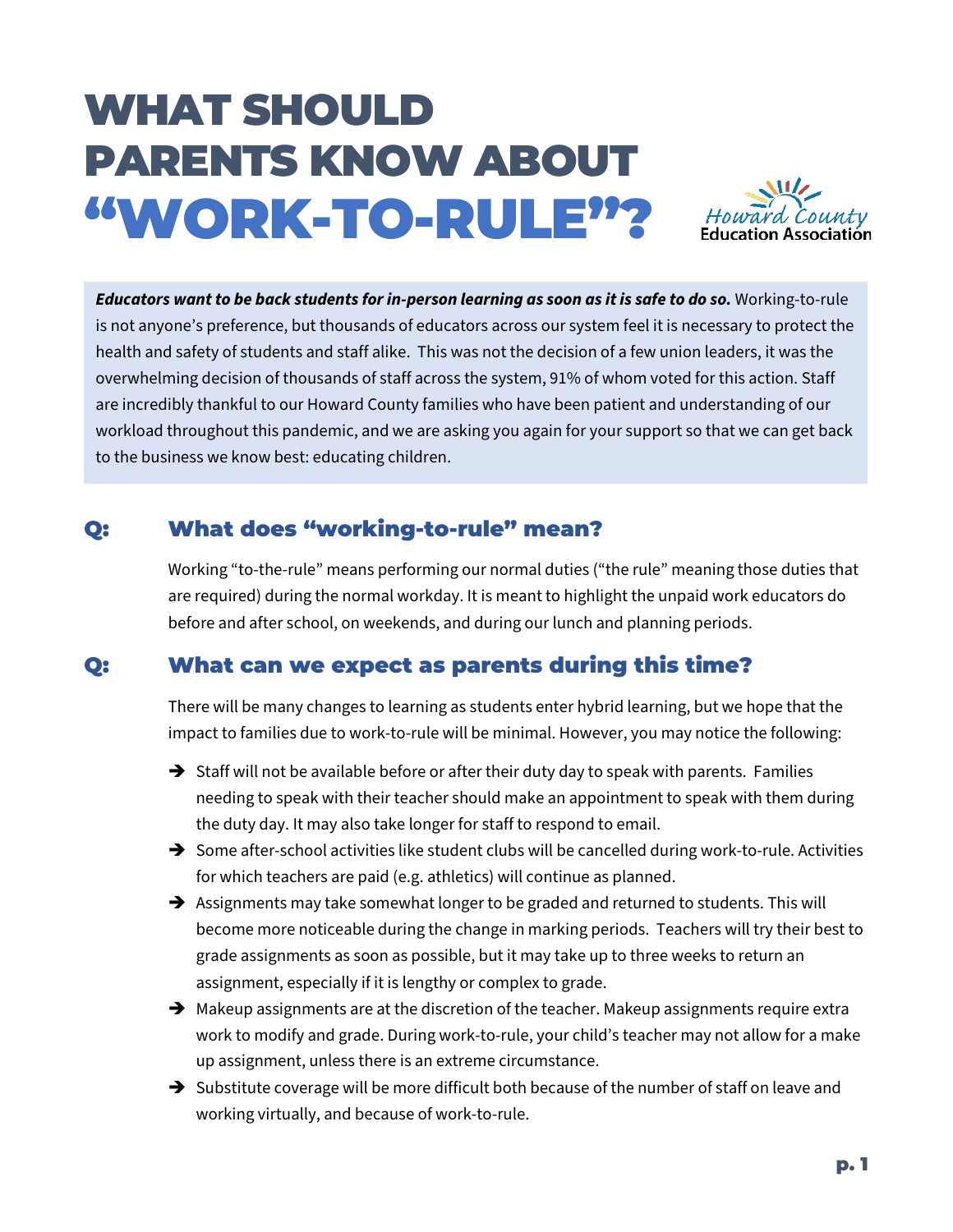### Q: Why are educators taking this action now?

We believe that the right to a safe and healthy workplace is a fundamental worker right. The Board of Education's plan to return students to hybrid instruction is not only premature, it is a poorly-conceived and unsafe plan will do little if anything to improve student learning compared to virtual instruction. We have families of our own and are gravely concerned about our safety if we are left unvaccinated before returning to buildings. Many educators have already retired or resigned, and we fear losing more of our colleagues. We do not want to die for this plan.

#### Q: Why is HCPSS' plan unsafe?

- HCPSS' reopening plan does not comply with *CDC Mitigation strategies to reduce* [transmission of SARS-CoV-2 in schools](https://www.cdc.gov/coronavirus/2019-ncov/community/schools-childcare/operation-strategy.html#mitigation-strategies). Specifically, students will not be masked for the entire school day; students will not be grouped in cohorts to limit exposure; and there is no plan to provide testing or contact tracing.
- $\rightarrow$  Children will be eating breakfast together, unmasked, in classrooms. This is an unsafe environment for staff, students, and their families.
- $\rightarrow$  Many teachers, including those who teach related arts and those who are split between schools will be exposed to all children. This is not only unsafe, but it impairs effective contact tracing in the event of an outbreak.
- $\rightarrow$  Our colleagues with high-risk medical conditions are being forced to return to buildings while their appeals for ADA and FMLA are still pending.
- $\rightarrow$  Lack of adequate coverage for buildings will compel school administrators to combine classes, sprinkle students between classes, and other unsafe measures.
- $\rightarrow$  Staff who contract COVID outside of school are being forced to utilize their own sick leave (if they have any) or take an unpaid leave of absence. This is bad public health policy, and it will encourage staff (especially those of whom are the lowest-paid) to work while potentially sick with COVID.

#### Q: What are the demands?

- $\rightarrow$  Ensure educators are immunized before physically returning to worksites, as other counties like Prince George's and Charles County have already done.
- → When staff return to worksites, HCPSS must adhere to metrics to prevent COVID spread.
- → Governor Hogan must release more vaccines, and the County must prioritize more vaccines for educators.
- $\rightarrow$  The Board of Education must stand up to bullying behavior from the State Superintendent and Governor Hogan. Our lives must matter more than politics.